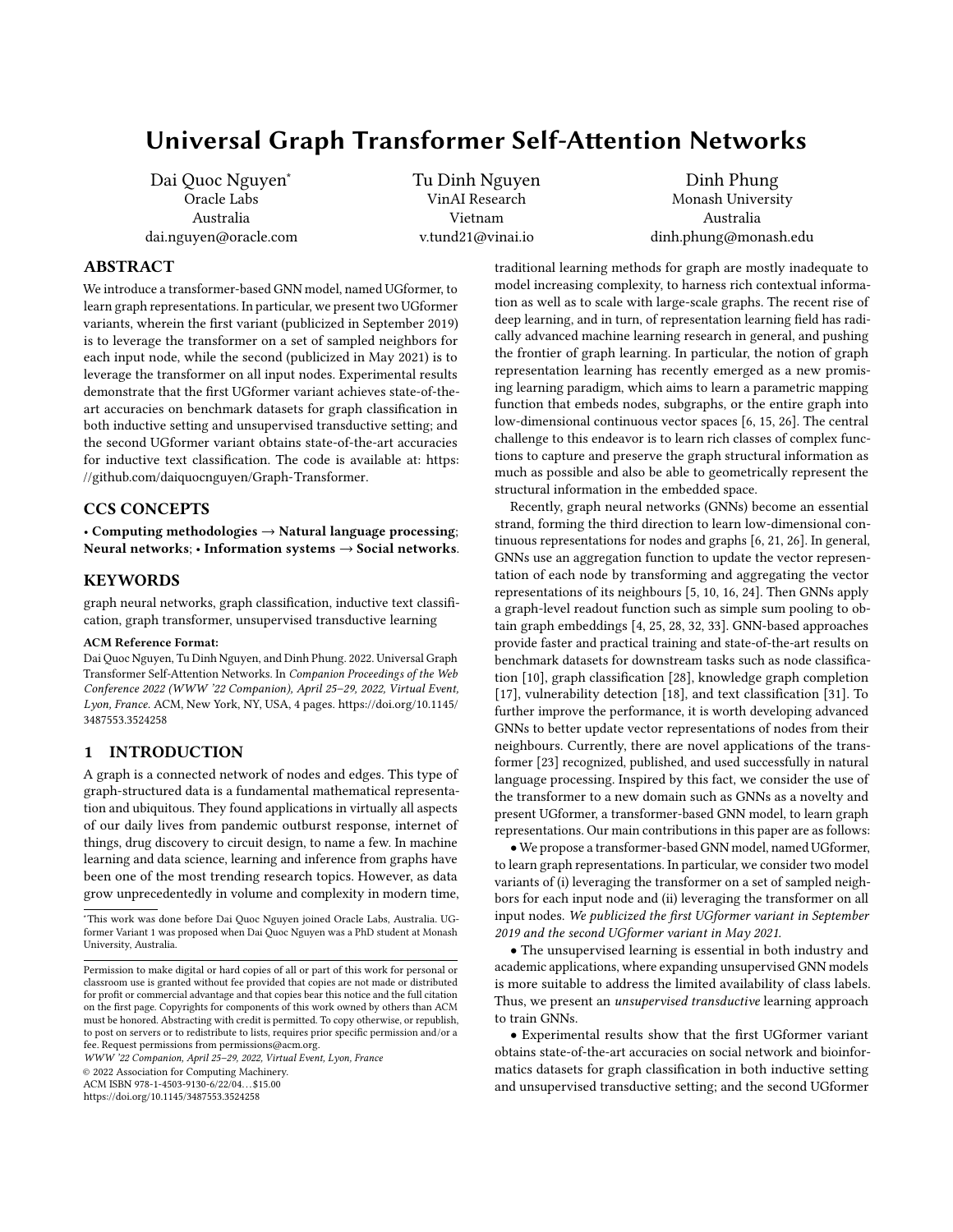WWW '22 Companion, April 25–29, 2022, Virtual Event, Lyon, France Dai Cuoc Nguoc Nguyen, Tu Dinh Nguyen, and Dinh Phung

variant produces state-of-the-art accuracies on benchmark datasets for inductive text classification.

## 2 THE PROPOSED UGFORMER

2.1 Variant 1: Leveraging the transformer on a set of sampled neighbors for each node

<span id="page-1-0"></span>

Figure 1: An illustration of UGformer Variant 1.

We publicized the first UGformer variant in September 2019. This variant is also suitable for large graphs. Given an input graph  $\mathcal{G}$ , we uniformly sample a set  $\mathcal{N}_v$  of neighbors for each  $v \in \mathcal{V}$  and then input  $\mathcal{N}_v \cup \{v\}$  to the UGformer learning process, as illustrated in Figure [1.](#page-1-0) Note that we sample a different  $N_v$  for node v at each training batch. We utilize the transformer to construct multiple layers stacked on top of each other, wherein the weight matrices are shared in both the self-attention and transition functions across all positions and timesteps. In particular, regarding the  $k$ -th layer, given a node  $v \in V$ , at each step t, we induce a transformerbased function to aggregate the vector representations for all nodes  $u \in \mathcal{N}_v \cup \{v\}$  as follows:

<span id="page-1-3"></span>
$$
\mathbf{x}_{t,u}^{(k)} = \text{LAYERNoRMALIZATION}\left(\mathbf{h}_{t-1,u}^{(k)} + \text{ATT}\left(\mathbf{h}_{t-1,u}^{(k)}\right)\right) (1)
$$

$$
\mathbf{h}_{t,u}^{(k)} = \text{LAYERNoRMALIZATION}\left(\mathbf{x}_{t,u}^{(k)} + \text{Trans}\left(\mathbf{x}_{t,u}^{(k)}\right)\right) \quad (2)
$$

where  $\mathbf{h}_{0,v}^{(0)} = \mathbf{h}_v^{(0)}$  is the feature vector of v; Trans(.) and ATT(.) denote a MLP network and a self-attention layer respectively. In particular, we have:

$$
ATT\left(\mathbf{h}_{t-1,u}^{(k)}\right) = \sum_{u' \in \mathcal{N}_v \cup \{v\}} \alpha_{u,u'}^{(k)}\left(V^{(k)}\mathbf{h}_{t-1,u'}^{(k)}\right) \tag{3}
$$

where  $V^{(k)} \in \mathbb{R}^{d \times d}$  is a value-projection weight matrix;  $\alpha_{\mathsf{u},\mathsf{u}'}$  is an attention weight, which is computed using the softmax function over scaled dot products between nodes u and u ′ :

$$
\alpha_{\mathsf{u},\mathsf{u}'}^{(k)} = \text{softmax}\left(\frac{\left(Q^{(k)}\mathbf{h}_{t-1,\mathsf{u}}^{(k)}\right)^{\mathsf{T}}\left(\mathbf{K}^{(k)}\mathbf{h}_{t-1,\mathsf{u}'}^{(k)}\right)}{\sqrt{d}}\right) \tag{4}
$$

where  $Q^{(k)} \in \mathbb{R}^{d \times d}$  and  $K^{(k)} \in \mathbb{R}^{d \times d}$  are query-projection and key-projection matrices, respectively.

$$
\mathbf{H}_{t}^{(k)} = \text{ATTENTION}_{\mathcal{N}_{v} \cup \{v\}} \left( \mathbf{H}_{t-1}^{(k)} \mathbf{Q}^{(k)}, \mathbf{H}_{t-1}^{(k)} \mathbf{K}^{(k)}, \mathbf{H}_{t-1}^{(k)} \mathbf{V}^{(k)} \right) (5)
$$

After T steps, we feed  $\mathbf{h}_{T,\nu}^{(k)}$  $\binom{k}{T,v}$  ∈  $\mathbb{R}^d$  to the next  $(k + 1)$ -th layer as:

$$
\mathbf{h}_{v}^{(k+1)} = \mathbf{h}_{0,v}^{(k+1)} = \mathbf{h}_{T,v}^{(k)}, \forall v \in \mathcal{V}
$$
 (6)

If we do not share the weight matrices in both the self-attention and transition functions across all positions and timesteps,  $T$  becomes the number of self-attention layers within each UGformer layer.

## 2.2 Variant 2: Leveraging the transformer on all input nodes

<span id="page-1-1"></span>

Figure 2: An illustration of UGformer Variant 2.

We publicized the second UGformer variant in May 2021, when we aimed to leverage the transformer for small and medium graphs. It is worth noting that all links/interactions among all positions in the self-attention layer build up a complete network. Hence, if we apply only the self-attention mechanism to all nodes of the input graph  $G$ , we ignore the structure of  $G$ . To overcome this limitation, we propose that each UGformer layer consists of a transformer self-attention network followed by a GNN layer such as GCNs [\[10\]](#page-3-6) or Gated GNNs [\[12\]](#page-3-18). This model variant combines the transformer with the graph structure to learn better graph representations. Formally, we define a UGformer layer as illustrated in Figure [2](#page-1-1) as:

<span id="page-1-2"></span>
$$
\mathbf{H'}^{(k)} = \text{ATTENTION}_{\mathcal{V}} \left( \mathbf{H}^{(k)} \mathcal{Q}^{(k)}, \mathbf{H}^{(k)} K^{(k)}, \mathbf{H}^{(k)} V^{(k)} \right) (7)
$$

$$
\mathbf{H}^{(k+1)} = \text{GNN} \left( \mathbf{A}, \mathbf{H'}^{(k)} \right) \tag{8}
$$

where  $\mathsf{H}^{(0)}$  is the feature matrix of all nodes in  $\mathcal{G},$  and  $\mathbf A$  is the adjacency matrix. Equation [7](#page-1-2) is with respect to Equations [1](#page-1-3) and [2](#page-1-3) when  $T = 1$ .

#### 3 DEMONSTRATION OF UGFORMER

# 3.1 UGformer Variant 2 for inductive text classification

We demonstrate the advantage of UGformer for inductive text classification. Firstly, we follow [\[16,](#page-3-7) [34\]](#page-3-19) to build a graph  $G$  for each textual document by representing unique words as nodes and cooccurrences between words (within a fixed-size sliding window of length 3) as edges. We then employ our Variant 2, wherein we adapt a Gated GNN layer [\[12\]](#page-3-18) for Equation [8](#page-1-2) as the Gated GNN layer is more suitable for our data. After that, to produce the graph embedding  $e_G$ , we follow [\[18\]](#page-3-15) to construct a graph-level readout function as:

$$
\mathbf{e}_{v} = \sigma \left( \mathbf{w}^{\mathrm{T}} \mathbf{h}_{v}^{(K)} + \mathbf{b} \right) \odot \mathbf{g} \left( \mathbf{W}_{1} \mathbf{h}_{v}^{(K)} + \mathbf{b}_{1} \right) \tag{9}
$$

$$
\mathbf{e}_{\mathcal{G}} = \sum_{v \in \mathcal{V}} \mathbf{e}_v \odot \max_{\varphi} \text{pooling } \{\mathbf{e}_v\}_{v \in \mathcal{V}} \tag{10}
$$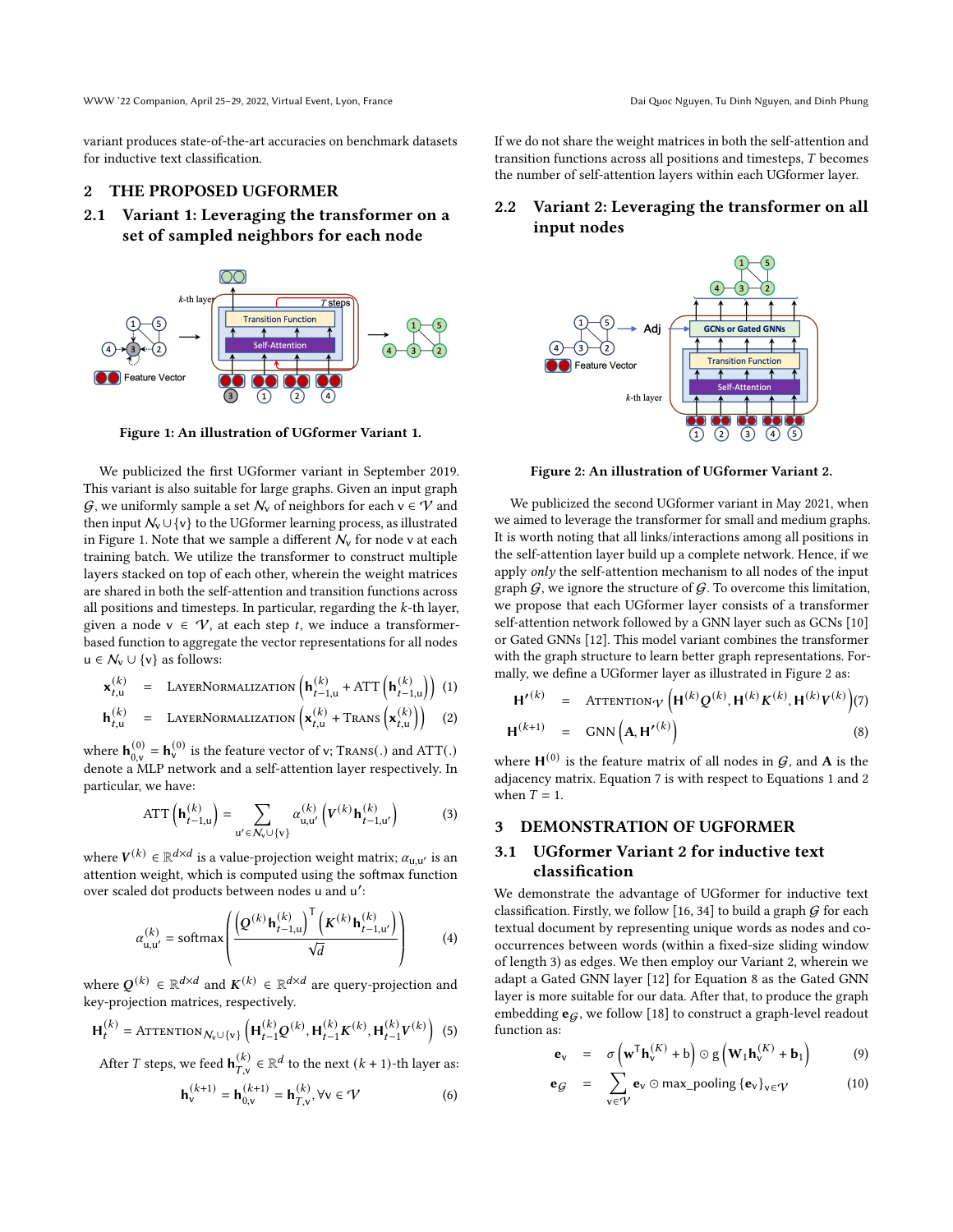where  $\mathbf{h}_{\mathsf{v}}^{(K)}$  is the vector representation of node v at the last Kth layer; and  $\sigma\left(\mathbf{w}^{\mathsf{T}}\mathbf{h}_{\mathsf{v}}^{(K)}\right)$  acts as soft attention mechanisms over nodes. Finally, we also feed  $\mathbf{e}_G$  to a single fully-connected layer followed by a softmax layer to perform the text classification task.

3.1.1 Experimental setup. We follow [\[16,](#page-3-7) [31,](#page-3-16) [34\]](#page-3-19) to use four benchmarks – MR, R8, R52, and Ohsumed. We follow [\[16,](#page-3-7) [34\]](#page-3-19) to use random vectors or pre-trained Glove [\[20\]](#page-3-20) with the dimension size of 300 to initialize the feature vectors. We also follow [\[16,](#page-3-7) [31,](#page-3-16) [34\]](#page-3-19) to build a 2-layer model. We set the number of attention heads to 2 and the hidden size to 384. We vary the learning rate in  $\{1e^{-4}, 5e^{-4}, 1e^{-3}, 5e^{-3}\}.$ Then, we utilize the Adam optimizer to train the model up to 150 epochs to evaluate our trained model. We also run 10 times and report the mean accuracy and standard deviation, wherein for each time, we randomly split 10% text from the training set to have the validation set for hyper-parameter turning.

<span id="page-2-0"></span>Table 1: Text classification accuracies (%) on the test sets w.r.t UGformer Variant 2. Some baseline results are taken from [\[31\]](#page-3-16). Note that the original results of TextING [\[34\]](#page-3-19) are reported for the best model on the test set; thus, we consider the results of TextING taken from [\[16\]](#page-3-7) for a fair comparison. "w/o GNN" means that we do not use the GNN layer within the UGformer layer.

| <b>Dataset</b>  | МR             | R8             | <b>R52</b>     | Ohsumed        |
|-----------------|----------------|----------------|----------------|----------------|
| Bi-LSTM         | $77.68 + 0.86$ | $96.31 + 0.33$ | $90.54 + 0.91$ | $49.27 + 1.07$ |
| fastText        | $7514 + 020$   | $9613 + 0.21$  | $92.81 + 0.09$ | $57.70 + 0.49$ |
| <b>TextGCN</b>  | $76.74 + 0.20$ | $97.07 + 0.10$ | $93.56 + 0.18$ | $68.36 + 0.56$ |
| <b>TextING</b>  | $78.86 + 0.26$ | $96.90 + 0.23$ | $9334 + 0.24$  | $69.72 + 0.30$ |
| <b>TextOGNN</b> | $78.93 + 0.29$ | $97.02 + 0.28$ | $9445 + 035$   | $69.93 + 0.31$ |
| <b>UGformer</b> | $79.29 + 0.46$ | $97.05 + 0.32$ | $94.71 + 0.42$ | $70.63 + 0.18$ |
| $w/\alpha$ GNN  | $77.47 + 0.51$ | $9650 + 042$   | $93.85 + 0.08$ | $68.27 + 0.52$ |

3.1.2 Main results. Table [1](#page-2-0) presents the classification accuracy results of our UGformer and the baseline models. In general, our UGformer outperforms the baseline models, produces state-of-theart accuracies on three benchmark datasets R52, OHSUMED, and MR, and obtains a highly competitive accuracy on R8. In Table [1,](#page-2-0) we also compute and report our ablation results for using only the transformer w.r.t Equation [7,](#page-1-2) i.e., not using the GNN layer within the UGformer layer w.r.t Equation [8;](#page-1-2) hence we have:

$$
\mathbf{H}^{(k+1)} = \text{ATTENTION}_{\mathcal{V}}\left(\mathbf{H}^{(k)}\mathcal{Q}^{(k)}, \mathbf{H}^{(k)}\mathcal{K}^{(k)}, \mathbf{H}^{(k)}\mathcal{V}^{(k)}\right)
$$

It is worth noting that the scores degrade, thus showing the effectiveness of our proposed UGformer in integrating the transformer with the graph structure to learn better graph representations.

## 3.2 UGformer Variant 1 for graph classification in an inductive setting

Following [\[28,](#page-3-11) [29\]](#page-3-21), we apply the vector concatenation across the layers to obtain the vector representations  $\mathbf{e}_v$  of nodes v as:

$$
\mathbf{e}_{\mathbf{v}} = \left[\mathbf{h}_{\mathbf{v}}^{(1)} \parallel \mathbf{h}_{\mathbf{v}}^{(2)} \parallel ... \parallel \mathbf{h}_{\mathbf{v}}^{(K)}\right], \forall \mathbf{v} \in \mathcal{V} \tag{11}
$$

where  $K$  is the number of layers. After that, we also follow  $[28]$ to sum all the final embeddings of nodes in  $G$  to get the final embedding  $\mathbf{e}_G$  of the entire graph  $G$ . We feed  $\mathbf{e}_G$  to a single fullyconnected layer followed by a softmax layer to predict the graph label as:

$$
\mathbf{\hat{y}}_{\mathcal{G}} = \text{softmax}\left(\mathbf{We}_{\mathcal{G}} + \mathbf{b}\right) \tag{12}
$$

Finally, we learn the model parameters by minimizing the crossentropy loss function.

3.2.1 Experimental setup. We use seven well-known datasets consisting of three social network datasets (COLLAB, IMDB-B, and IMDB-M) and four bioinformatics datasets (DD, MUTAG, PRO-TEINS, and PTC). The social network datasets do not have node features; thus, we follow [\[19,](#page-3-22) [33\]](#page-3-13) to use node degrees as features. We vary the number  $K$  of UGformer layers in  $\{1, 2, 3\}$ , the number of steps T in {1, 2, 3, 4}, the number of neighbors ( $|N_v| = N$ ) sampled for each node in {4, 8, 16}, and the hidden size in Trans(.) in {128, 256, 512, 1024}. We set the batch size to 4. We apply the Adam optimizer [\[9\]](#page-3-23) to train our UGformer and select the Adam initial learning rate  $lr \in \{5e^{-5}, 1e^{-4}, 5e^{-4}, 1e^{-3}\}$ . We run up to 50 epochs to evaluate our UGformer. We follow [\[1,](#page-3-24) [13,](#page-3-25) [22,](#page-3-26) [27,](#page-3-27) [28\]](#page-3-11) to use the same data splits and the same 10-fold cross-validation scheme to calculate the classification performance for a fair comparison. We compare our UGformer with up-to-date strong baselines. We report the baseline results taken from the original papers or published in [\[1,](#page-3-24) [3,](#page-3-28) [22,](#page-3-26) [25,](#page-3-10) [27,](#page-3-27) [28\]](#page-3-11).

<span id="page-2-1"></span>Table 2: Graph classification results (% accuracy) w.r.t UGformer Variant 1 in an inductive setting.

| Model                    | <b>COLLAB</b>    | $IMDB-B$         | IMDB-M           | <b>DD</b>        | <b>PROTEINS</b>  | <b>MUTAG</b>     | PTC.             |
|--------------------------|------------------|------------------|------------------|------------------|------------------|------------------|------------------|
| PSCN [19]                | $72.60 + 2.15$   | $71.00 + 2.29$   | $45.23 + 2.84$   | $77.12 + 2.41$   | $75.89 + 2.76$   | $92.63 + 4.21$   | $62.29 \pm 5.68$ |
| <b>GCN [10]</b>          | $79.00 \pm 1.80$ | $74.00 + 3.40$   | $51.90 + 3.80$   |                  | $76.00 \pm 3.20$ | $85.60 + 5.80$   | $64.20 \pm 4.30$ |
| GFN [1]                  | $81.50 \pm 2.42$ | $73.00 + 4.35$   | $51.80 + 5.16$   | $78.78 + 3.49$   | $76.46 + 4.06$   | $90.84 + 7.22$   |                  |
| GraphSAGE <sup>[5]</sup> | $79.70 \pm 1.70$ | $72.40 \pm 3.60$ | $49.90 \pm 5.00$ | $65.80 + 4.90$   | $65.90 + 2.70$   | $79.80 \pm 13.9$ |                  |
| GAT [24]                 | $75.80 \pm 1.60$ | $70.50 \pm 2.30$ | $47.80 \pm 3.10$ |                  | $74.70 \pm 2.20$ | $89.40 \pm 6.10$ | $66.70 \pm 5.10$ |
| DGCNN [33]               | $73.76 \pm 0.49$ | $70.03 + 0.86$   | $47.83 \pm 0.85$ | $7937 + 0.94$    | $75.54 + 0.94$   | $85.83 \pm 1.66$ | $58.59 \pm 2.47$ |
| SAGPool [11]             |                  |                  |                  | $76.45 \pm 0.97$ | $71.86 \pm 0.97$ |                  |                  |
| PPGN[13]                 | $81.38 \pm 1.42$ | $73.00 \pm 5.77$ | $50.46 \pm 3.59$ |                  | $77.20 \pm 4.73$ | $90.55 + 8.70$   | $66.17 \pm 6.54$ |
| CapsGNN [27]             | $79.62 \pm 0.91$ | $73.10 \pm 4.83$ | $50.27 + 2.65$   | $75.38 \pm 4.17$ | $76.28 \pm 3.63$ | $86.67 + 6.88$   |                  |
| DSGC [22]                | $79.20 \pm 1.60$ | $73.20 \pm 4.90$ | $48.50 + 4.80$   | $77.40 \pm 6.40$ | $74.20 + 3.80$   | $86.70 \pm 7.60$ |                  |
| <b>GCAPS</b> [25]        | $77.71 \pm 2.51$ | $71.69 + 3.40$   | $48.50 + 4.10$   | $77.62 + 4.99$   | $76.40 \pm 4.17$ |                  | $66.01 \pm 5.91$ |
| IEGN $[14]$              | $77.92 \pm 1.70$ | $71.27 \pm 4.50$ | $48.55 \pm 3.90$ |                  | $75.19 \pm 4.30$ | $84.61 \pm 10.0$ | $59.47 \pm 7.30$ |
| GIN-0 [28]               | $80.20 \pm 1.90$ | $75.10 \pm 5.10$ | $52.30 \pm 2.80$ |                  | $76.20 \pm 2.80$ | $89.40 \pm 5.60$ | $64.60 \pm 7.00$ |
| <b>UGformer</b>          | $77.84 \pm 1.48$ | $77.04 \pm 3.45$ | $53.60 \pm 3.53$ | $80.23 \pm 1.48$ | $78.53 \pm 4.07$ | $89.97 \pm 3.65$ | $69.63 \pm 3.60$ |

3.2.2 Main results. Table [2](#page-2-1) presents the experimental results of UGformer and other strong baseline models for the benchmark datasets. In general, our UGformer gains competitive accuracies on the social network datasets. Especially, UGformer produces state-of-the-art accuracies on IMDB-B and IMDB-M respectively, which outperform those of other existing models. On the bioinformatics datasets, UGformer obtains the highest accuracies on DD, PROTEINS, and PTC, respectively. Besides, there are no significant differences between our UGformer and the baselines on MUTAG as this dataset only consists of 188 graphs.

## 3.3 UGformer Variant 1 for graph classification in an "unsupervised transductive" setting

We propose an unsupervised transductive learning approach to train GNNs to address the limited availability of class labels. We consider a final embedding  $o_v$  for each node v, and make the similarity between  $\mathbf{e}_v$  and  $\mathbf{o}_v$  higher than that between  $\mathbf{e}_v$  and the final embeddings of the other nodes. The goal is to guide GNNs to recognize and distinguish the sub-graph structural information within each